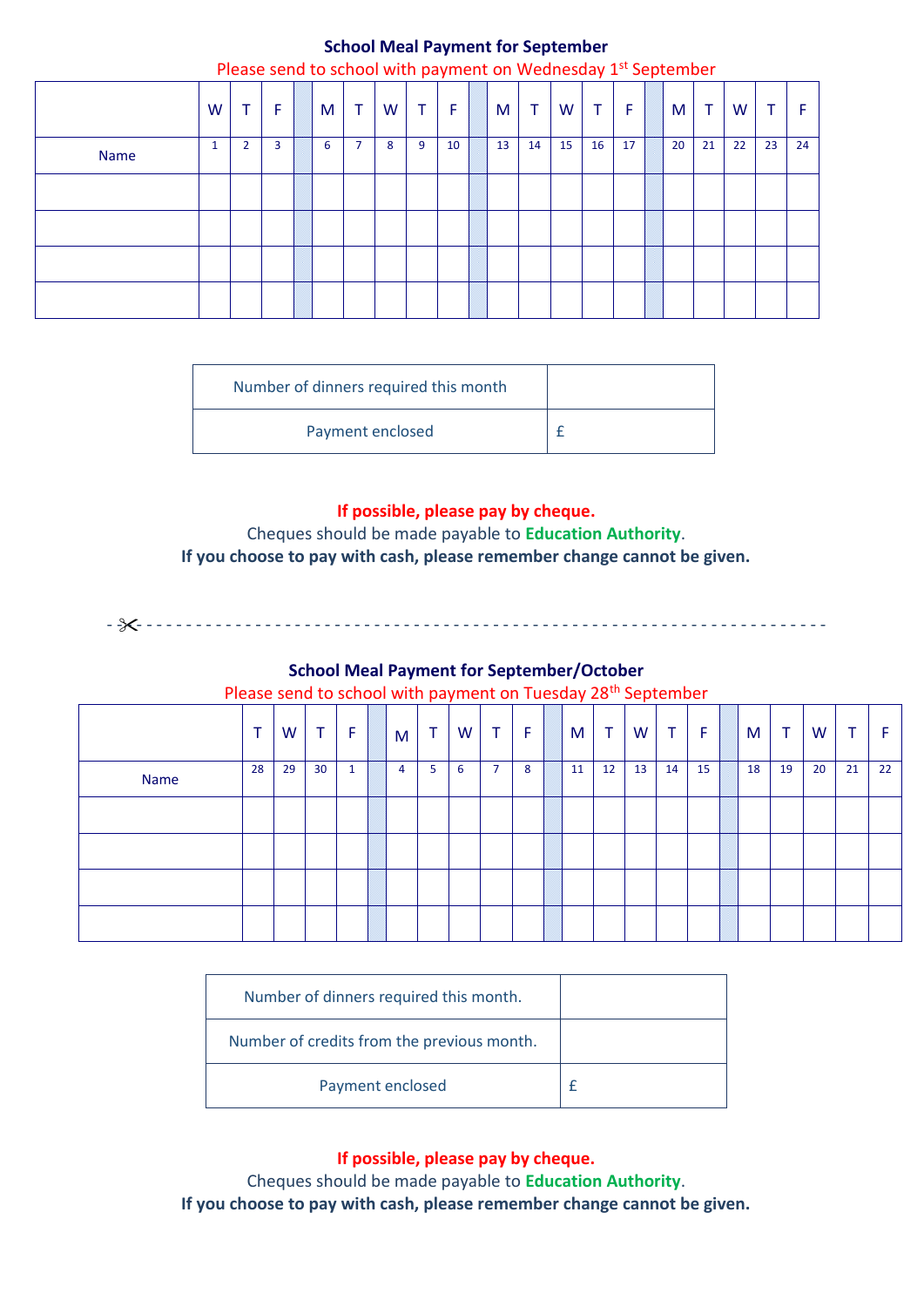# **School Meal Payment for November**

|             |   |                | Please send to school with payment on Monday 1st November. |   |    |   |                 |    |                |    |    |                |    |                |    |    |                |    |                |    |
|-------------|---|----------------|------------------------------------------------------------|---|----|---|-----------------|----|----------------|----|----|----------------|----|----------------|----|----|----------------|----|----------------|----|
|             | M | ᠇              | W                                                          |   | F  | M | $\mathbf{\tau}$ | W  | $\mathbf \tau$ | F  | M  | $\mathbf \tau$ | W  | $\mathbf \tau$ | F  | M  | $\mathbf \tau$ | W  | $\mathbf \tau$ | Æ  |
| <b>Name</b> |   | $\overline{2}$ | 3                                                          | 4 | 5. | 8 | 9               | 10 | 11             | 12 | 15 | 16             | 17 | 18             | 19 | 22 | 23             | 24 | 25             | 26 |
|             |   |                |                                                            |   |    |   |                 |    |                |    |    |                |    |                |    |    |                |    |                |    |
|             |   |                |                                                            |   |    |   |                 |    |                |    |    |                |    |                |    |    |                |    |                |    |
|             |   |                |                                                            |   |    |   |                 |    |                |    |    |                |    |                |    |    |                |    |                |    |
|             |   |                |                                                            |   |    |   |                 |    |                |    |    |                |    |                |    |    |                |    |                |    |

| Number of dinners required this month     |  |
|-------------------------------------------|--|
| Number of credits from the previous month |  |
| Payment enclosed                          |  |

#### **If possible, please pay by cheque.**

Cheques should be made payable to **Education Authority**. **If you choose to pay with cash, please remember change cannot be given.** 

- - - - - - - - - - - - - - - - - - - - - - - - - - - - - - - - - - - - - - - - - - - - - - - - - - - - - - - - - - - - - - - - - - - - - - - - -

**School Meal Payment for November/December**

Please send to school with payment on Monday 29<sup>th</sup> November

|      | M  | $\top$ | W            | T.             | F              | M | Τ              | W | Τ | F  | M  | $\mathbf \tau$ | W  | Τ  | F  | M  |    |
|------|----|--------|--------------|----------------|----------------|---|----------------|---|---|----|----|----------------|----|----|----|----|----|
| Name | 29 | 30     | $\mathbf{1}$ | $\overline{2}$ | $\overline{3}$ | 6 | $\overline{7}$ | 8 | 9 | 10 | 13 | 14             | 15 | 16 | 17 | 20 | 21 |
|      |    |        |              |                |                |   |                |   |   |    |    |                |    |    |    |    |    |
|      |    |        |              |                |                |   |                |   |   |    |    |                |    |    |    |    |    |
|      |    |        |              |                |                |   |                |   |   |    |    |                |    |    |    |    |    |
|      |    |        |              |                |                |   |                |   |   |    |    |                |    |    |    |    |    |

| Number of dinners required this month     |  |
|-------------------------------------------|--|
| Number of credits from the previous month |  |
| Payment enclosed                          |  |

**If possible, please pay by cheque.**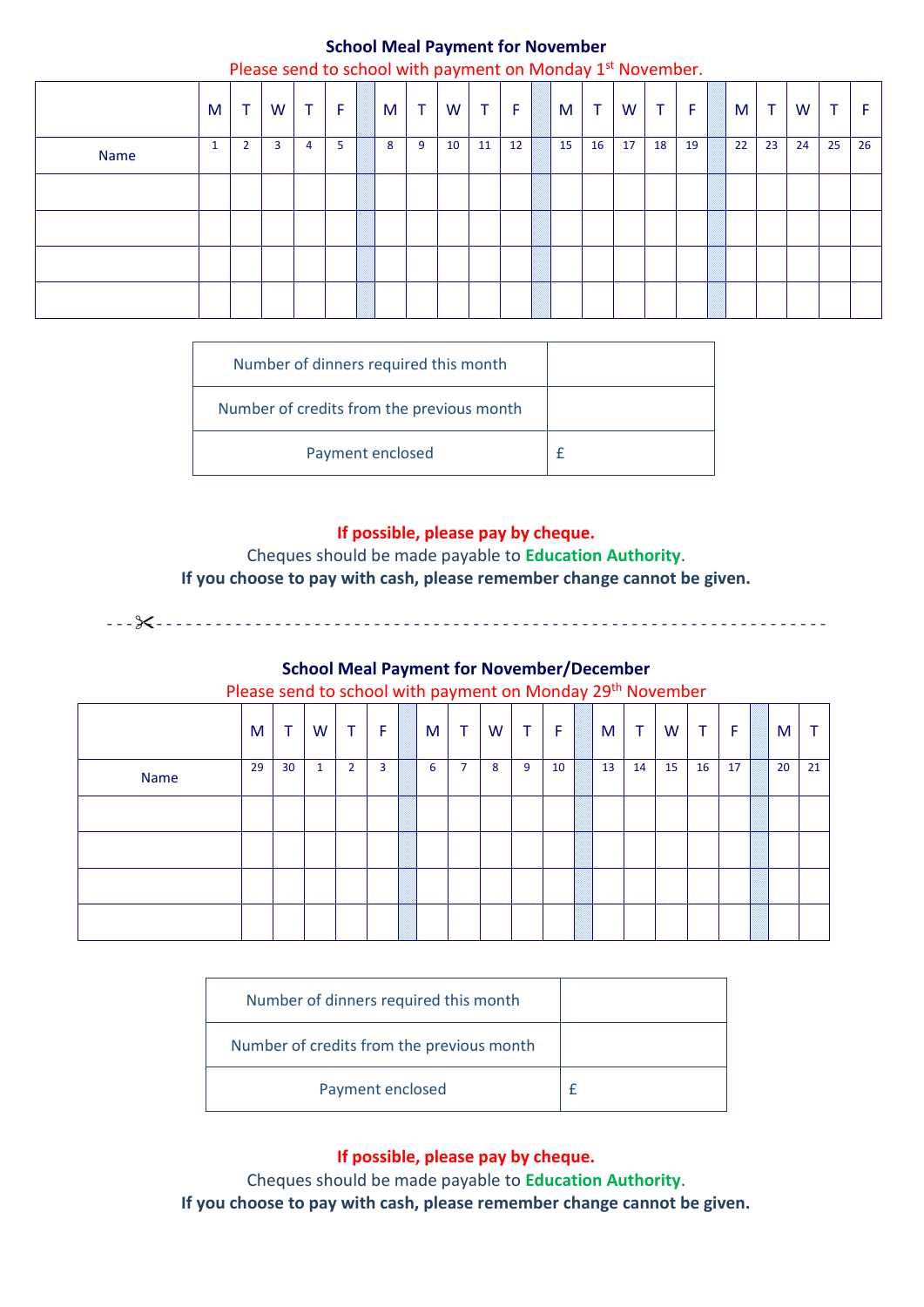# **School Meal Payment for January**

|             |    |    |   |    |    |                   |              |    |    |    | Please send to school with payment on Wednesday 5 <sup>th</sup> January |    |    |    |    |    |    |    |
|-------------|----|----|---|----|----|-------------------|--------------|----|----|----|-------------------------------------------------------------------------|----|----|----|----|----|----|----|
|             | W  | т. | F | M  | т  | W                 | $\mathbf{T}$ | F  | M  | т  | W                                                                       | т  | F  | M  | т  | W  | ᠇  |    |
| <b>Name</b> | 5. | 6  |   | 10 | 11 | $12 \overline{ }$ | 13           | 14 | 17 | 18 | 19                                                                      | 20 | 21 | 24 | 25 | 26 | 27 | 28 |
|             |    |    |   |    |    |                   |              |    |    |    |                                                                         |    |    |    |    |    |    |    |
|             |    |    |   |    |    |                   |              |    |    |    |                                                                         |    |    |    |    |    |    |    |
|             |    |    |   |    |    |                   |              |    |    |    |                                                                         |    |    |    |    |    |    |    |
|             |    |    |   |    |    |                   |              |    |    |    |                                                                         |    |    |    |    |    |    |    |

| Number of dinners required this month     |  |
|-------------------------------------------|--|
| Number of credits from the previous month |  |
| Payment enclosed                          |  |

#### **If possible, please pay by cheque.**

Cheques should be made payable to **Education Authority**. **If you choose to pay with cash, please remember change cannot be given.** 

#### **School Meal Payment for January/February**

- - - - - - - - - - - - - - - - - - - - - - - - - - - - - - - - - - - - - - - - - - - - - - - - - - - - - - - - - - - - - - - - - - - - - - - - -

#### Please send to school with payment on Monday 31st January

|      | M  | T                   | W              | T. | F | M                        | T | W | Τ  | F  | M  | т  | W l    | M  | $\mathbf \tau$ | W  | ÷  | F. |
|------|----|---------------------|----------------|----|---|--------------------------|---|---|----|----|----|----|--------|----|----------------|----|----|----|
| Name | 31 | $\overline{ }$<br>ш | $\overline{2}$ | 3  | 4 | $\overline{\phantom{0}}$ | 8 | 9 | 10 | 11 | 14 | 15 | 1<br>6 | 21 | 22             | 23 | 24 | 25 |
|      |    |                     |                |    |   |                          |   |   |    |    |    |    |        |    |                |    |    |    |
|      |    |                     |                |    |   |                          |   |   |    |    |    |    |        |    |                |    |    |    |
|      |    |                     |                |    |   |                          |   |   |    |    |    |    |        |    |                |    |    |    |
|      |    |                     |                |    |   |                          |   |   |    |    |    |    |        |    |                |    |    |    |

| Number of dinners required this month     |  |
|-------------------------------------------|--|
| Number of credits from the previous month |  |
| Payment enclosed                          |  |

**If possible, please pay by cheque.**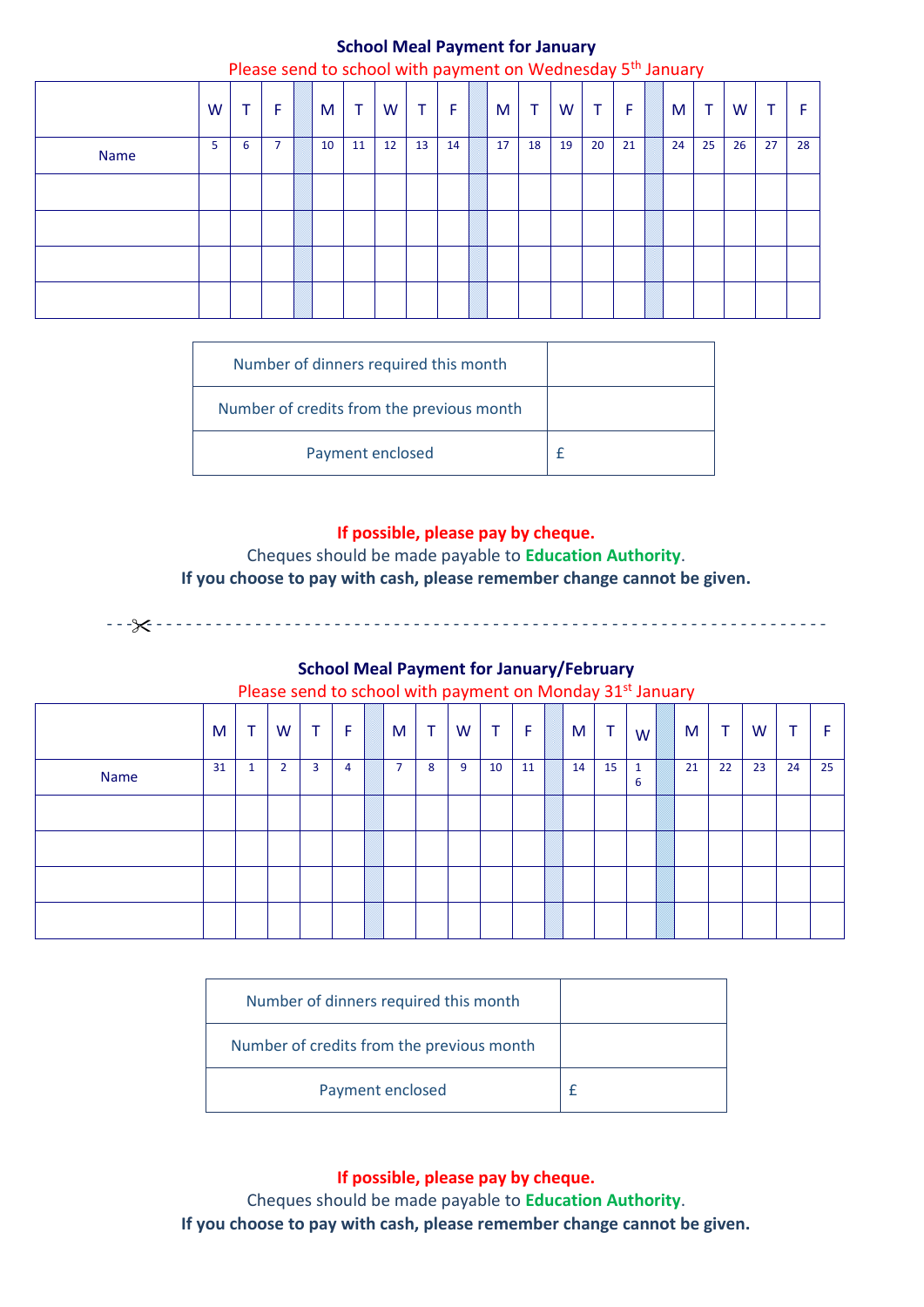#### **School Meal Payment for February/March** Please send to school with payment on Monday 28

|             |    |   |                |   |   |   |              |   |                |    | Please send to school with payment on Monday 28 <sup>th</sup> February |    |    |    |    |    |    |    |
|-------------|----|---|----------------|---|---|---|--------------|---|----------------|----|------------------------------------------------------------------------|----|----|----|----|----|----|----|
|             | M  |   | W              |   | F | M | $\mathsf{T}$ | W | $\mathbf \tau$ | F. | M                                                                      |    | W  | M  | T  | W  | т  |    |
| <b>Name</b> | 28 | 1 | $\overline{2}$ | 3 | 4 | 7 | 8            | 8 | 10             | 11 | 14                                                                     | 15 | 16 | 21 | 22 | 23 | 24 | 25 |
|             |    |   |                |   |   |   |              |   |                |    |                                                                        |    |    |    |    |    |    |    |
|             |    |   |                |   |   |   |              |   |                |    |                                                                        |    |    |    |    |    |    |    |
|             |    |   |                |   |   |   |              |   |                |    |                                                                        |    |    |    |    |    |    |    |
|             |    |   |                |   |   |   |              |   |                |    |                                                                        |    |    |    |    |    |    |    |

| Number of dinners required this month     |  |
|-------------------------------------------|--|
| Number of credits from the previous month |  |
| Payment enclosed                          |  |

# **If possible, please pay by cheque.**

Cheques should be made payable to **Education Authority**. **If you choose to pay with cash, please remember change cannot be given.** 

- - - - - - - - - - - - - - - - - - - - - - - - - - - - - - - - - - - - - - - - - - - - - - - - - - - - - - - - - - - - - - - - - - - - - - - - -

# **School Meal Payment for March/April**

Please send to school with payment on Monday 28<sup>th</sup> March

|      | M  | Τ  | W               | Τ  | -F           | M | Τ | W | Τ              | F | M  | т  | W  | ᠇  | F  |
|------|----|----|-----------------|----|--------------|---|---|---|----------------|---|----|----|----|----|----|
| Name | 28 | 29 | 30 <sup>°</sup> | 31 | $\mathbf{1}$ | 4 | 5 | 6 | $\overline{7}$ | 8 | 11 | 12 | 27 | 28 | 29 |
|      |    |    |                 |    |              |   |   |   |                |   |    |    |    |    |    |
|      |    |    |                 |    |              |   |   |   |                |   |    |    |    |    |    |
|      |    |    |                 |    |              |   |   |   |                |   |    |    |    |    |    |
|      |    |    |                 |    |              |   |   |   |                |   |    |    |    |    |    |

| Number of dinners required this month     |  |
|-------------------------------------------|--|
| Number of credits from the previous month |  |
| Payment enclosed                          |  |

**If possible, please pay by cheque.**